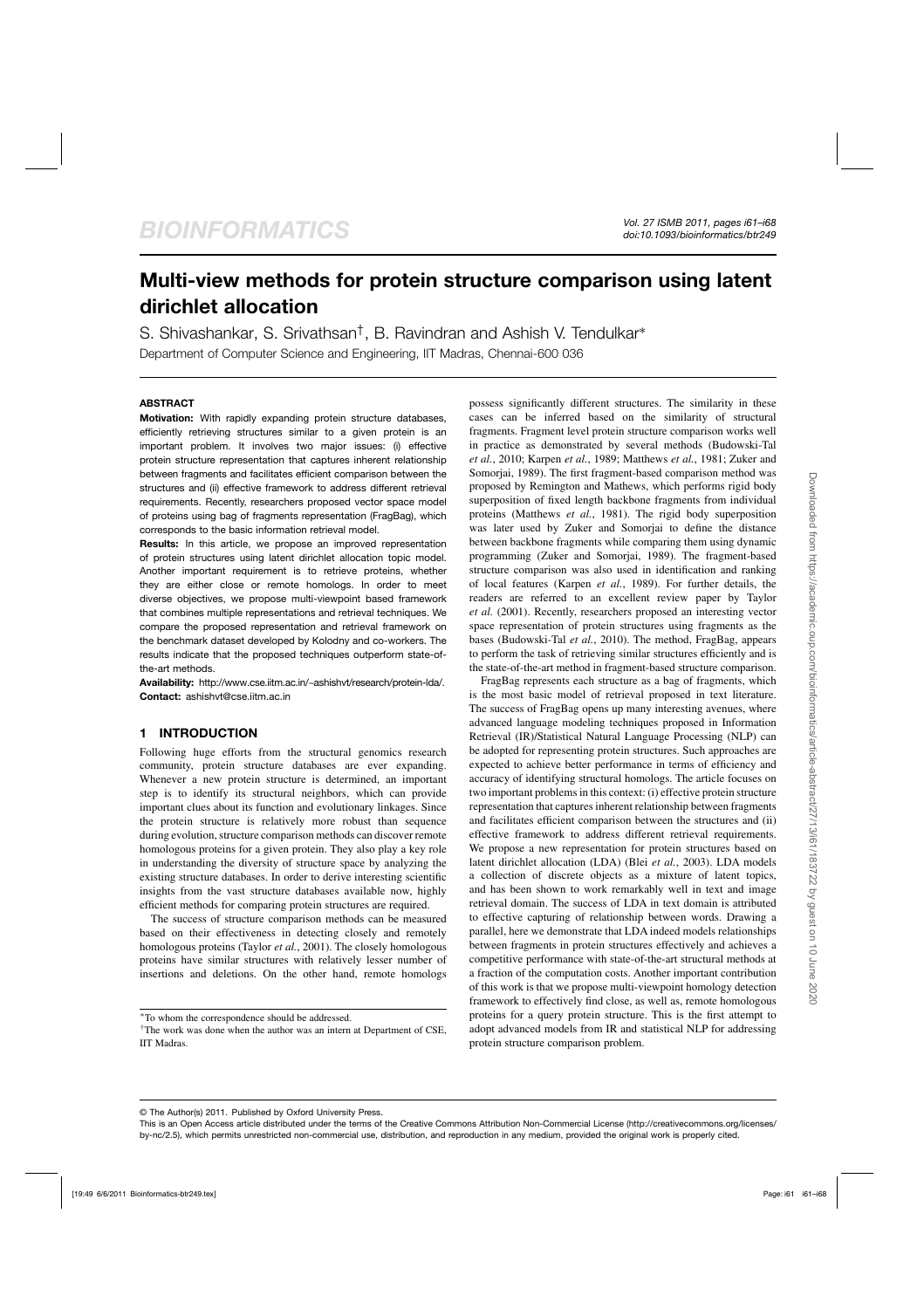# **2 RELATED WORK**

Several methods have been proposed in literature for protein structure comparison. These methods compare a pair of protein structures, compute a quantitative measure of similarity and most often generate a structural alignment. Taylor *et al.* (2001) have compiled a comprehensive review describing challenges in protein structure comparison and its importance along with various proposed methods. These methods differ on the following two broad points: (i) choice of appropriate representation and (ii) algorithm for retrieval of homologous structures from the database.

The popular representation choices include (i) complete 3D coordinate information or partial coordinate information of backbone atoms, (ii) representation of various elements using their properties such as  $\phi$ - $\psi$  angle, solvent accessibility, etc. The first type of representation preserves sequential and topological relationships between individual elements of the structure. The methods developed to compare the first type of representation are partitioned into two: the ones using dynamic programming (DP) (Sali and Blundell, 1990; Taylor and Orengo, 1989) and others not using DP (Holm and Sander, 1996; Shindyalov and Bourne, 1998). These methods are computationally expensive and do not scale well for large number of structures. Moreover, a large number of these comparisons do not yield results since many structures are not related. To overcome these problems, researchers proposed a two stage approach widely known as the filter and match paradigm. The filtering step employs efficient and fast algorithms to obtain a small set of most likely similar proteins. These proteins are subjected to rigorous and computationally expensive structure alignment methods in the second step, which is known as a match step. The desired efficiency in filtering step is achieved by representing each protein as a vector in the space spanned by appropriate features and comparing them in the vector space. For instance, method proposed by Choi *et al.* (2004) and PRIDE represented protein structures using corresponding distance matrix. Rogen and Fein represented protein with topological features of backbone using knot invariants (Rogen and Fain, 2003). Zotenko and co-workers represented each protein structure as a vector of frequencies of structural models, each of which is a spatial arrangement of triplets of secondary structure elements (Zotenko *et al.*, 2006). Several other feature-based structure representation and comparison methods have also been proposed in literature such as Friedberg *et al.* (2007), Tung *et al.* (2007), etc. For complete survey on these methods, the readers are referred to a survey by Aung and Tan (2007).

# **3 PROPOSED APPROACH**

As mentioned in the introduction, the framework for protein structure comparison has two subproblems to be handled. In this section, we will elaborate the proposed framework to address these subproblems. These proposed techniques draw a huge motivation from statistical NLP.

# **3.1 Representation of proteins in topic space**

The key point of the proposed approach is to represent proteins as probability distributions over latent topics. Note that the topic is an abstract concept and is represented as a multinomial distribution over fragments. Given this representation, a collection of protein structures can be modeled using three-level hierarchical Bayesian generative model known as LDA (Blei *et al.*, 2003). Intuitively, this formalism clusters similar fragments into topics, which provides significant advantage over models that perform fragment to fragment comparison (except identity) while comparing protein structures. We explain this concept with a simple example. Suppose we are interested in comparing two documents, one containing words *dog* and *cat* and the other containing *bark* and *mews*. Naive word level comparison of the two documents reveal that they are unrelated, when they actually talk about semantically related topics (dog barking and cat mews in this case). This example can be extended to protein structures, where fragments are entities equivalent to words in the document. The fragments are grouped into a topic in a probabilistic manner and the search for homologous proteins can be performed more accurately in the topic space. Before introducing formal aspects of the problem formulation, we describe the key ingredients:

- (1) A *fragment fi* is the basic unit of protein structure. It is part of the fragment library of choice  $F$ .  $F = \{f_1, f_2, \ldots, f_L\}$ , where *L* is the size of fragment library *F*.
- (2) A *protein* is a sequence of *n* fragments, denoted by  $S = \{f_i | f_i\}$  $\epsilon$  *F* }. The protein structure is converted into a sequence of fragments using the method described in Budowski-Tal *et al.* (2010).
- (3) A *universe* is a collection of *N* proteins, denoted by *U*={*s*1, *s*2, …,*sN*}.

The graphical model representation of LDA is provided in Figure 1. It models the protein structure collection according to the following generative process:

- (1) Pick a multinomial distribution  $\varphi_z$  for each topic *z* from a dirichlet distribution with parameter  $\beta$ .
- (2) For each protein *s*, pick a multinomial distribution  $\theta_s$  from a dirichlet distribution with parameter  $\alpha$ .
- (3) For each fragment  $f_i$  in protein structure *s*, pick a topic  $z \in \mathbb{R}$  $\{1,\ldots,K\}$  with parameter  $\theta_s$ .
- (4) Pick fragment  $f_i$  from the multinomial distribution  $\varphi_z$ .

According to the model, each protein is a mixture of latent variables *z* (referred to as clusters/topics), and each latent variable  $z_i$  is a probability distribution over fragments. Given  $N$  proteins, *K* topics, *L* unique fragments in the collection, we can represent  $p(f|z)$  for the fragment *f*, with a set of *K* multinomial distributions  $\varphi$  over the *L* fragments,  $P(f|z=j) = \varphi_f^{(j)}$ .  $P(z)$  is modeled with a set of *N* multinomial distributions  $\theta$  over *K* topics. One way to achieve is to use expectation–maximization to find the estimates of  $\varphi$  and  $\theta$ . It suffers from local maxima issues, and its hard to model an unseen protein since it does not assume anything about  $\theta$ . LDA overcomes these issues by assuming a prior distribution on  $\theta$  and  $\varphi$  to provide a complete generative model. It uses dirichlet distribution<sup>1</sup> for choosing priors  $\alpha$  for  $\theta$  and  $\beta$  for  $\varphi$ .

<sup>1</sup>Dirichlet prior is a conjugate prior of multinomial distribution.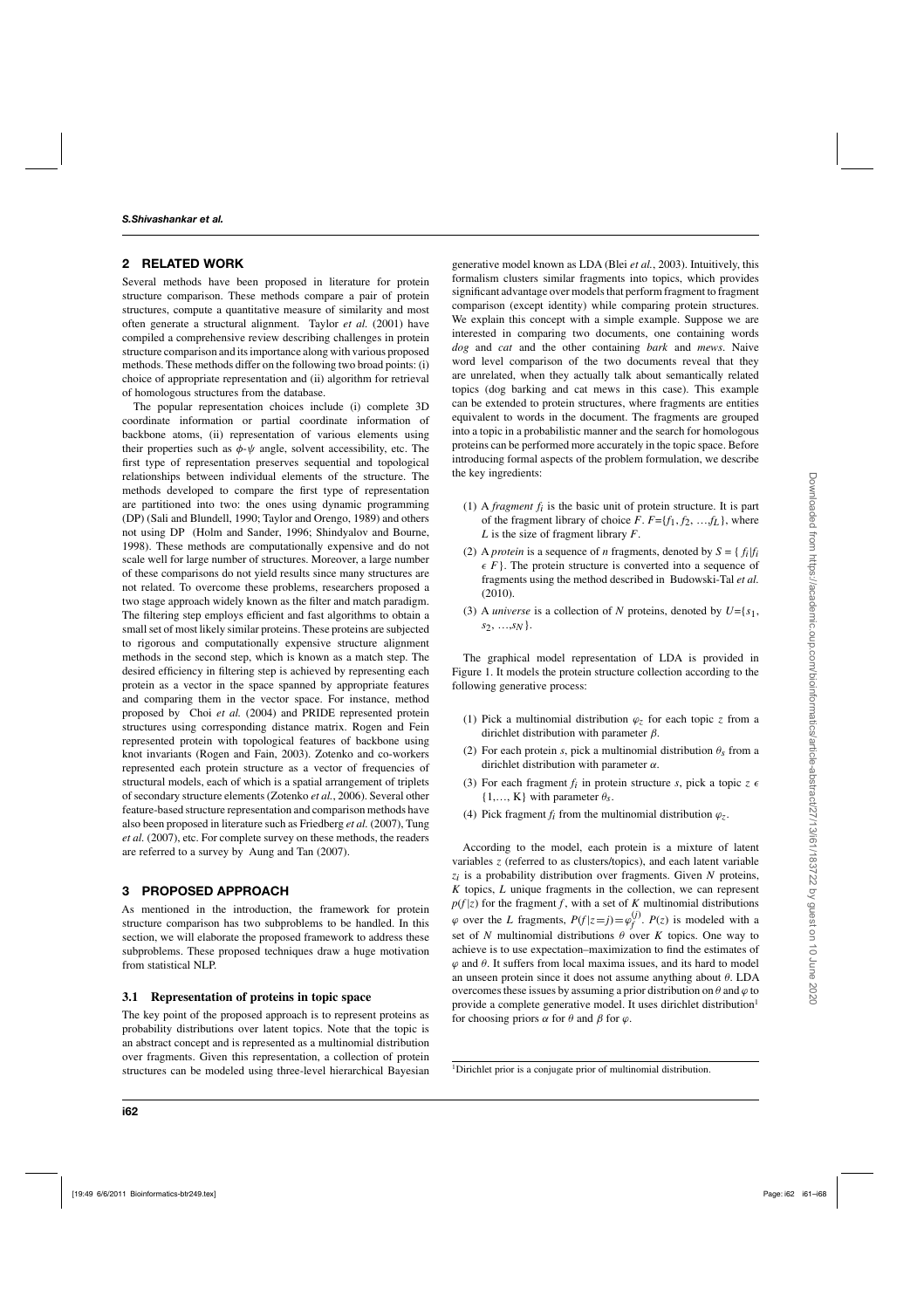

**Fig. 1.** Graphical representation of LDA; K is the number of topics; N is the number of protein structures;  $N_s$  is the number of fragments in protein structure *s*.

The likelihood of generating a universe of protein structure collections is

$$
P(s_1, s_2, ..., s_N) =
$$
  

$$
\int \int \prod_{z=1}^K P(\varphi_z | \beta) \prod_{s=1}^N P(\theta_s | \alpha) \left( \prod_{i=1}^{N_p} \sum_{z_i=1}^K P(z_i | \theta) P(f_i | z, \varphi) \right) d\theta d\varphi
$$

Exact inference is LDA model is intractable and hence a number of approximate inference techniques such as variational methods (Blei *et al.*, 2003), expectation propagation (Griffiths and Steyvers, 2004) and Gibbs sampling (Geman and Geman, 1984; Griffiths and Steyvers, 2004) have been proposed in the literature. We use Gibbs sampling-based inferencing to estimate  $\varphi$  and  $\theta$ . From a sample,  $\hat{\varphi}$  and  $\hat{\theta}$  are approximated using following equations after a fixed number of iterations, which is commonly known as burn in period.

$$
\hat{\varphi} \approx (n_{i,j}^{(w_i)} + \beta_{w_i}) / \sum_{\nu=1}^{V} (n_{i,j}^{(\nu)} + \beta_{\nu})
$$
\n(1)

$$
\hat{\theta} \approx (n_{i,j}^{(s_i)} + \alpha_{z_i}) / \sum_{t=1}^{T} (n_{i,j}^{(s_i)} + \alpha_t)
$$
\n(2)

Here,  $n_{i}$ , *j* is the number of instances of fragment  $f_i$ , assigned to topic  $z = j$ .  $\alpha$  and  $\beta$  are hyperparameters that determine the smoothness of the distribution.  $n_{i,j}^{(s_i)}$  is the number of fragments in protein  $s_i$  that belong to topic  $z = j$ . Thus, the total number of fragments assigned to topic  $z = j$  is given by  $\sum_{\substack{v=1 \ r_i}}^{V} n_{i,j}^{(v)}$ . The total number of fragments in protein  $s_i$  is given by  $\sum_{t=1}^T n_{i,j}^{(s_i)}$ . The terms,  $\sum_{\nu=1}^V n_{i,j}^{(\nu)}$  and  $\sum^{T}$  $\sum_{t=1}^{T} n_{i,j}^{(s_i)}$  are normalizing factors. The work flow for building topic model is as follows:

- (1) We take collection of protein structures as an input. We process each structure and obtain the corresponding fragment by matching its substructures with the library. At the end of this process, we obtain a bag of fragments for each protein. This process is depicted in Figure 2.
- (2) We learn the topic model on the collection using the machinery described earlier in this section.



**Fig. 2.** Example protein structure with bag of fragments and topic space representations; built for a given fragment library. (**a**) shows an example protein structure and (**b**) shows a given fragment library. Each substructure in protein is compared against the fragment library and the closest matching fragment is used to represent the substructure. Thus, we obtain bag of fragments representation for protein structure as shown in (**c**). We model the structure as a probability distribution over latent topics. In (**d**) we have shown a toy representation using three topics, which forms a simplex.

(3) Each protein is then represented as a probability distribution over the latent topics discovered by LDA.

#### **3.2 Multi-viewpoint-based retrieval**

A simple framework for protein retrieval is given in Figure 3, where the universe of proteins are modeled using the representation *R* chosen. In order to rank the proteins based on the structural similarity for a query protein, the query protein is modeled and transformed to the same representation space *R*. Once the transformation is done, the protein structures in the collection are ranked based on their structural similarity with the query protein using a retrieval technique. Most simplest technique would involve a boolean vector representation for each protein. Here, the fragments from the fragment library are matched against the protein structure, and a vector of size of the fragment library is built. The vector has 1 in the position of fragments that are present and 0 in the place of fragments that are absent. And retrieval can be based on Jaccard Coefficient (Manning *et al.*, 2008). It can be replaced by other IR techniques such as term frequency (TF), term frequency-inverse document frequency (TF-IDF), etc. The similarity metrics must be chosen according to the choice of representation (Manning *et al.*, 2008). We refer to this family of techniques as naive vector space models.

As mentioned earlier, the retrieval might have different objectives for different applications. For example, retrieving proteins that are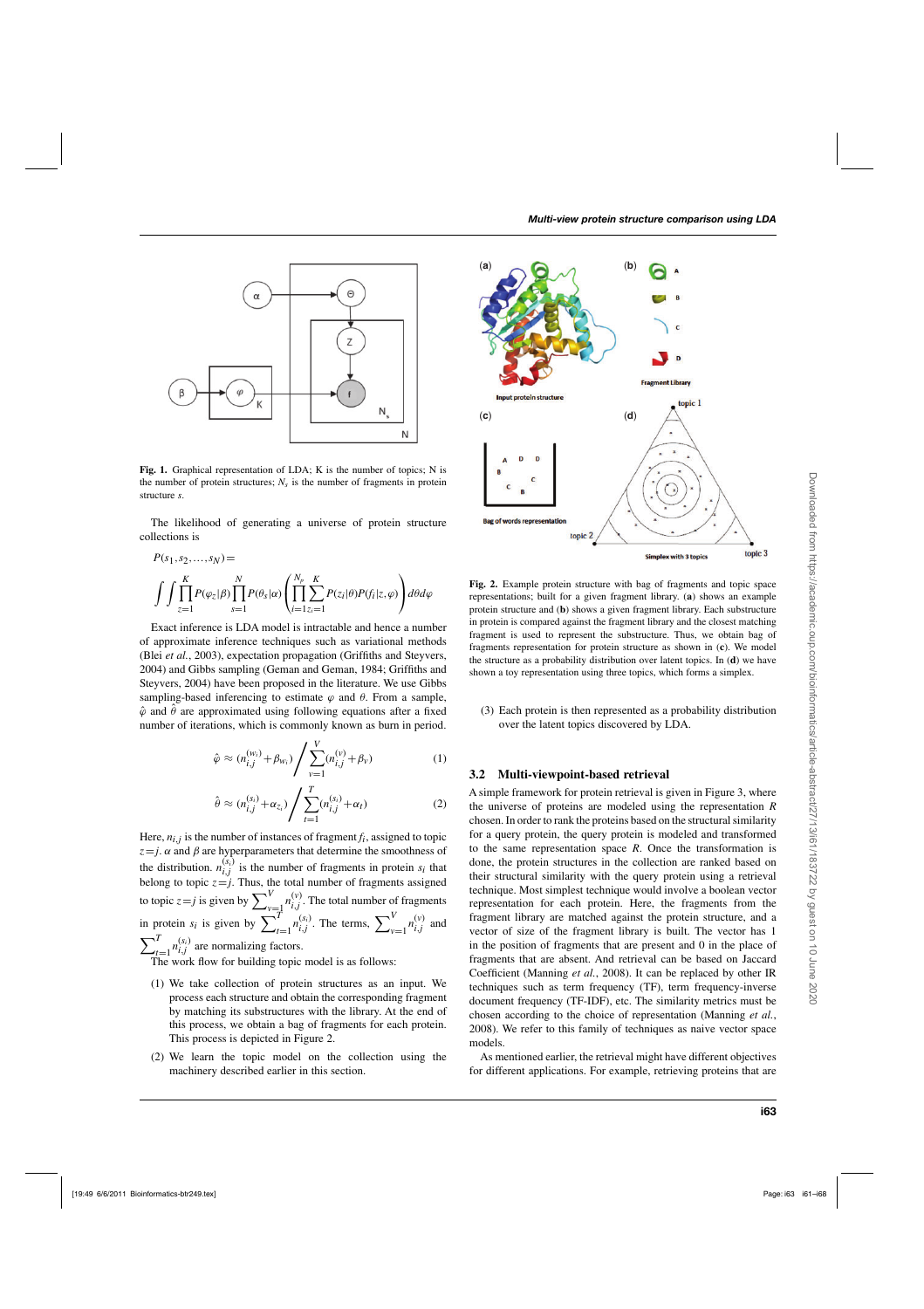

**Fig. 3.** Typical IR model.

similar, whether they are close homologs or remote homologs. Textbased IR researchers have shown that retrieval based on combination of multiple query representations, multiple representations of text documents or multiple IR techniques provide significantly improved results compared with single representation-based technique, especially when there are multiple retrieval requirements across users. These techniques are referred to as multi-viewpoint-based IR in literature (Powell and French, 1998). Schema of multi-viewpoint IR is given in Figure 4. The intuition behind doing this is: retrieval information about an author, publication or book would require exact keyword match, but querying based on topics, for example 'sports news', must allow more than just keyword match. Motivated by the success of multi-viewpoint-based text IR works, we propose a multiviewpoint-based retrieval system for protein structure collection. Protein structure similarity can be captured by not only matching fragments in the protein structure, but also similar fragments (not just identity) must also be considered to help protein structure comparison. This is achieved by modeling the protein structure using LDA, which maps the fragments to a topic space using their cooccurrence information. Protein structure comparison at topic space performs a soft matching by considering similar fragments too.

The proposed model combines the plain vector (boolean or frequency-based) representation of fragments in protein structure and topic space representation using LDA. Query protein and proteins in the collection are transformed into a naive vector space model and LDA representation. The retrieval techniques for both the modeling methods are different. Let us assume a simple boolean representation and a cosine similarity metric for the naive vector space model. Cosine similarity between two protein structures represented using boolean vectors A, B is given below

FragSimilarity
$$
(A, B) = cos(\theta) = \frac{A.B}{||A|| ||B||}
$$

We refer to the similarity based on naive vector representation as *FragSimilarity*. LDA-based representation uses the asymmetric Kullback Leibler (KL) divergence measure to rank proteins. Asymmeric KL divergence between two proteins represented by the topic distribution vector P and Q is given below

$$
D_{\text{KL}}(P||Q) = \sum_{i} P(i) \log \frac{P(i)}{Q(i)}
$$



**Fig. 4.** Multi-viewpoint-based IR.

The ranking based on these two techniques are combined using a weighted combination of similarity values. KL divergence captures the distance and not similarity value as in the case of cosine similarity. The range of values for cosine similarity (0,1) and KL divergence  $(-\infty,0)$  are different. KL divergence values are normalized using min–max normalization to get normalized KL divergence measure  $D_{KL}^{norm}$ , and converted into similarity value by performing  $1 - D_{KL}^{\text{norm}}$ . Finally, the values are combined as follows

Similarly = 
$$
\lambda_1 * \text{FragSimilarity} + \lambda_2 * (1 - D_{KL}^{norm})
$$

 $\lambda_1$  and  $\lambda_2$  denote the relative weight for the retrieval schemes based on vector representation and LDA, respectively. The model can also be extended to more representation schemes, where  $0 \leq \lambda_i \leq 1$ and  $\sum \lambda_i = 1$  Comparison of various vector representations and

 $\frac{i}{\text{similarity}}$  metrics are given in the Section 4.

# **4 EXPERIMENTAL RESULTS**

The experiments are performed on FragBag dataset (Budowski-Tal *et al.*, 2010) containing 2930 sequence non-redundant structures selected from CATH version 2.4. The dataset was constructed by using a best-of-six structural aligner using SSAP (Taylor and Orengo, 1989), STRUCTAL, DALI (Holm and Sander, 1996), LSQMAN (Kleywegt, 1996), CE (Shindyalov and Bourne, 1998) and SSM (Budowski-Tal *et al.*, 2010; Kolodny *et al.*, 2005). The structural neighbors of each protein are determined using threshold on structural alignment score (SAS) obtained from the alignments. The following three SAS thresholds, 2, 3.5 and 5 Å, are used to obtain close to remote homologs of the query protein. Each protein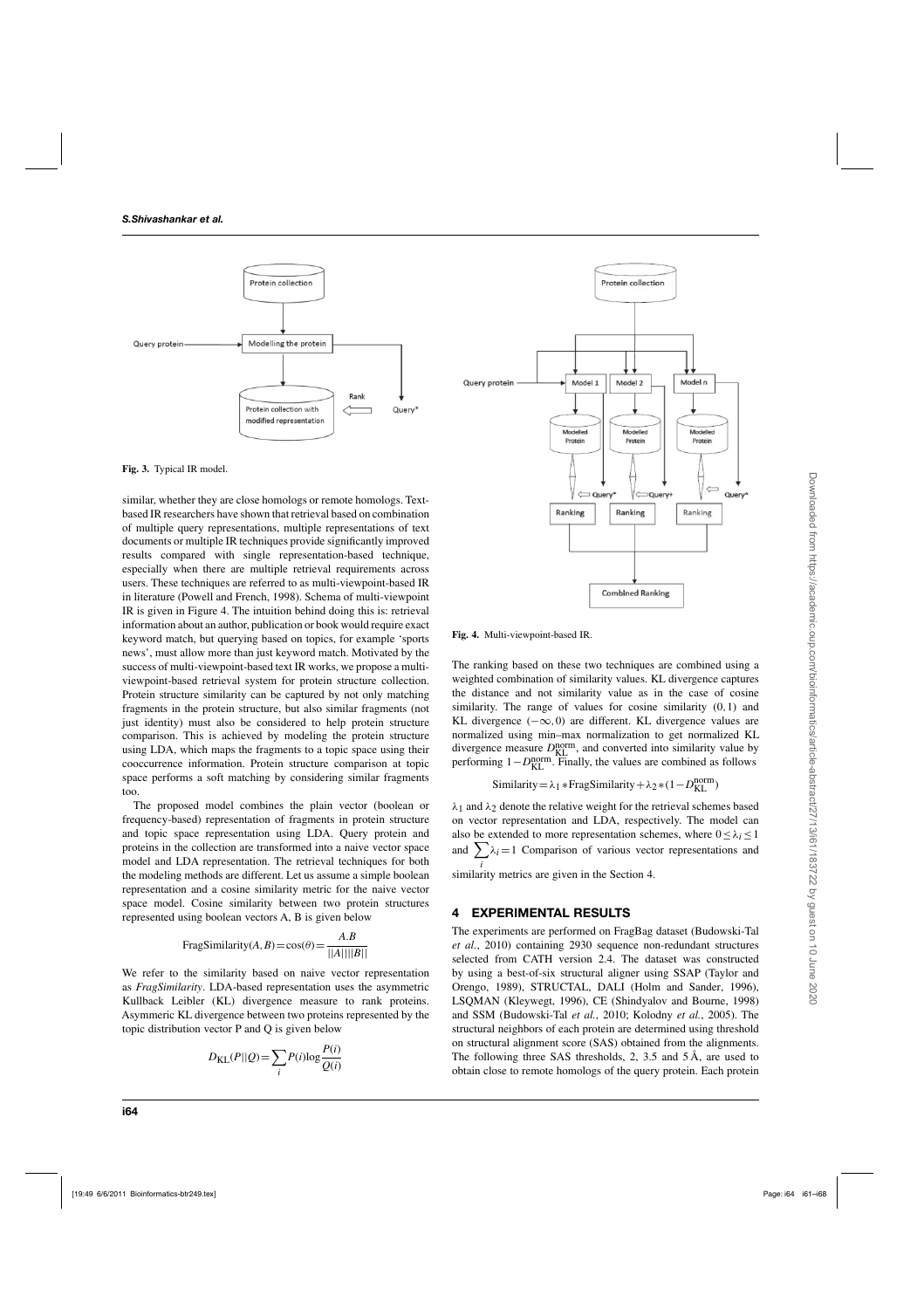**Table 1.** Comparison of three different distance measures

| Distance    |      | Topics |      |      |      |      |      |      |                |  |  |
|-------------|------|--------|------|------|------|------|------|------|----------------|--|--|
|             | 10   | 100    | 150  | 200  | 250  | 300  | 400  | 500  |                |  |  |
| KL          | 0.85 | 0.89   | 0.9  | 0.9  | 0.9  | 0.9  | 0.9  | 0.9  |                |  |  |
| EU          | 0.84 | 0.87   | 0.88 | 0.88 | 0.87 | 0.87 | 0.87 | 0.87 | $\overline{c}$ |  |  |
| $_{\rm CO}$ | 0.85 | 0.89   | 0.89 | 0.89 | 0.9  | 0.9  | 0.9  | 0.9  |                |  |  |
| KL          | 0.71 | 0.77   | 0.77 | 0.78 | 0.77 | 0.78 | 0.78 | 0.77 |                |  |  |
| EU          | 0.69 | 0.71   | 0.73 | 0.73 | 0.73 | 0.73 | 0.72 | 0.72 | 3.5            |  |  |
| $_{\rm CO}$ | 0.70 | 0.73   | 0.76 | 0.76 | 0.76 | 0.77 | 0.77 | 0.77 |                |  |  |
| KL          | 0.68 | 0.69   | 0.69 | 0.69 | 0.68 | 0.68 | 0.68 | 0.67 |                |  |  |
| EU          | 0.67 | 0.67   | 0.67 | 0.66 | 0.66 | 0.65 | 0.65 | 0.65 | 5              |  |  |
| $_{\rm CO}$ | 0.68 | 0.69   | 0.69 | 0.69 | 0.69 | 0.69 | 0.69 | 0.68 |                |  |  |

Cosine similarity (CO), Euclidean distance (EU) and KL divergence (KL) based on average area under the curve (AUC) obtained by ranking structurally similar proteins, which are represented in topic space using 400 (11) library.

in the dataset is represented as a probability distribution over the latent topics discovered by LDA and is used as a query for evaluating performance of our method in ranking its structural neighbors. For constructing topic models, we use 7 out of 24 fragment libraries proposed by Kolodny *et al.* (2005) based on their performance as reported in earlier work (Budowski-Tal *et al.*, 2010). These seven libraries are as follows: 100 (5), 300 (6), 250 (7), 600 (9), 600 (10), 400 (11) and 400 (12). Here, each library is represented with the number of constituent fragments and their size. For example, 400 (11) represents a library containing 400 fragments of size 11. The ranking performance is measured using area under the curve (AUC) of receiver operating characteristics (ROC) curve. The overall AUC value is obtained by averaging individual AUC values across 2930 query proteins. The AUC takes values between 0 and 1 and its value closer to 1 indicates higher ranking performance.

A number of similarity measures exist for comparing protein structures in topic space. We compare the performance of the following distance measures: cosine similarity (CO), Euclidean distance (EU) and KL divergence (KL) and select the one with the highest performance. The topics were discovered from proteins represented using fragments from 400 (11) library, which is chosen due to its top performance in FragBag experiments (Budowski-Tal *et al.*, 2010). Table 1 contains the results for three different SAS thresholds: 2, 3 and 5 Å. It can be seen that KL and CO are more appropriate for SAS threshold of 2 and 5 Å, while KL performs slightly better than CO for SAS threshold of 3.5 Å. We use KL as a preferred distance measure for further analysis, since it outperforms the other two measures in most of the choices of the number of topics (Table 1).

In order to select the ideal number of topics, we represented proteins with various number of topics obtained for each of the seven fragment libraries and ranking performance of our method is obtained in terms of average AUC value for each of the SAS thresholds (Table 2). The analysis reveals that the representation using 200–250 topics has the best ranking performance. We use the best performing number of topics for each library in the further analyses.

|  |  |                              |  |  | <b>Table 2.</b> Selection of the best number of topics for representing proteins, |  |
|--|--|------------------------------|--|--|-----------------------------------------------------------------------------------|--|
|  |  |                              |  |  | using each of the seven libraries, based on their ranking performance             |  |
|  |  | indicated by the average AUC |  |  |                                                                                   |  |

| Library  | <b>Topics</b> |      |      |      |      |      |      |      |     |  |
|----------|---------------|------|------|------|------|------|------|------|-----|--|
|          | 10            | 100  | 150  | 200  | 250  | 300  | 400  | 500  |     |  |
| 100(5)   | 0.83          | 0.85 | 0.86 | 0.88 | 0.88 | 0.87 | 0.86 | 0.84 |     |  |
| 300(6)   | 0.84          | 0.85 | 0.86 | 0.88 | 0.88 | 0.88 | 0.87 | 0.85 |     |  |
| 250(7)   | 0.85          | 0.87 | 0.88 | 0.89 | 0.9  | 0.89 | 0.89 | 0.89 |     |  |
| 600(9)   | 0.85          | 0.89 | 0.9  | 0.9  | 0.9  | 0.9  | 0.89 | 0.88 | 2   |  |
| 600 (10) | 0.85          | 0.88 | 0.9  | 0.9  | 0.9  | 0.9  | 0.9  | 0.88 |     |  |
| 400 (11) | 0.85          | 0.89 | 0.9  | 0.9  | 0.9  | 0.9  | 0.9  | 0.9  |     |  |
| 400 (12) | 0.84          | 0.89 | 0.9  | 0.9  | 0.9  | 0.89 | 0.89 | 0.87 |     |  |
| 100(5)   | 0.70          | 0.73 | 0.73 | 0.74 | 0.73 | 0.72 | 0.72 | 0.74 |     |  |
| 300(6)   | 0.71          | 0.74 | 0.75 | 0.76 | 0.76 | 0.76 | 0.75 | 0.75 |     |  |
| 250(7)   | 0.71          | 0.75 | 0.75 | 0.76 | 0.76 | 0.76 | 0.76 | 0.75 |     |  |
| 600 (9)  | 0.72          | 0.77 | 0.77 | 0.78 | 0.78 | 0.78 | 0.77 | 0.77 |     |  |
| 600 (10) | 0.72          | 0.77 | 0.77 | 0.78 | 0.78 | 0.77 | 0.77 | 0.77 | 3.5 |  |
| 400 (11) | 0.71          | 0.77 | 0.77 | 0.78 | 0.77 | 0.78 | 0.77 | 0.77 |     |  |
| 400 (12) | 0.71          | 0.77 | 0.77 | 0.77 | 0.76 | 0.76 | 0.76 | 0.76 |     |  |
| 100(5)   | 0.67          | 0.68 | 0.68 | 0.68 | 0.67 | 0.67 | 0.67 | 0.67 |     |  |
| 300(6)   | 0.66          | 0.67 | 0.68 | 0.68 | 0.68 | 0.68 | 0.68 | 0.67 |     |  |
| 250 (7)  | 0.66          | 0.69 | 0.69 | 0.68 | 0.68 | 0.68 | 0.67 | 0.67 |     |  |
| 600 (9)  | 0.68          | 0.69 | 0.7  | 0.69 | 0.68 | 0.68 | 0.68 | 0.67 |     |  |
| 600 (10) | 0.67          | 0.69 | 0.69 | 0.69 | 0.68 | 0.68 | 0.68 | 0.66 | 5   |  |
| 400 (11) | 0.68          | 0.69 | 0.69 | 0.69 | 0.68 | 0.68 | 0.68 | 0.67 |     |  |
| 400 (12) | 0.69          | 0.7  | 0.7  | 0.7  | 0.69 | 0.69 | 0.69 | 0.67 |     |  |

As mentioned in Section 3.2, multi-viewpoint IR combines LDA and simple vector space model with weights  $\lambda_1$  and  $\lambda_2$ . In this section, we identify the best simple vector space model from the following choices: (i) term frequency (TF), (ii) term frequency and inverse document frequency (TF-IDF) and (ii) boolean (Bool). We choose cosine similarity to compare vectors, since it has been shown to work well for such representations in literature. TheAUC score for different  $\lambda$  values are given in Table 5. The values are computed on 400(11) library, which gives the best results across different number of LDA topics (from Table 2). The analysis of Table 3 reveals that the multi-viewpoint IR with either TF or TF-IDF as a simple vector space model performs better than FragBag (Budowski-Tal *et al.*, 2010). Overall, combining TF and LDA gives the best results (Table 3). The experiments are repeated for other libraries using the best multi-viewpoint IR model (TF and LDA) and the results for SAS thresholds 2, 3.5 and 5 are given in Tables 4, 5, 6, respectively.

Influence of the weights  $\lambda_1$  and  $\lambda_2$  on the retrieval performance is shown in Figure 5. It can be seen that for SAS thresholds of 2 and 3.5, best performance is achieved with a higher weight for LDA representation  $(\lambda_1)$ . On the other hand, for SAS threshold of 5, best performance is achieved with a higher weight for simple vector space model (or at least equal to LDA representation). As mentioned earlier, SAS threshold 2 tends to retrieve , are for close homologs, and 5 denotes remote homologs. LDA-based representation performs better in identifying close homologs (SAS threshold of  $2 \text{ Å}$ ) than the remote ones (SAS threshold of  $5 \text{ Å}$ ) for a given query protein. Since the fragment functionality overlap is less as we move up the parent tree for a protein structure, exact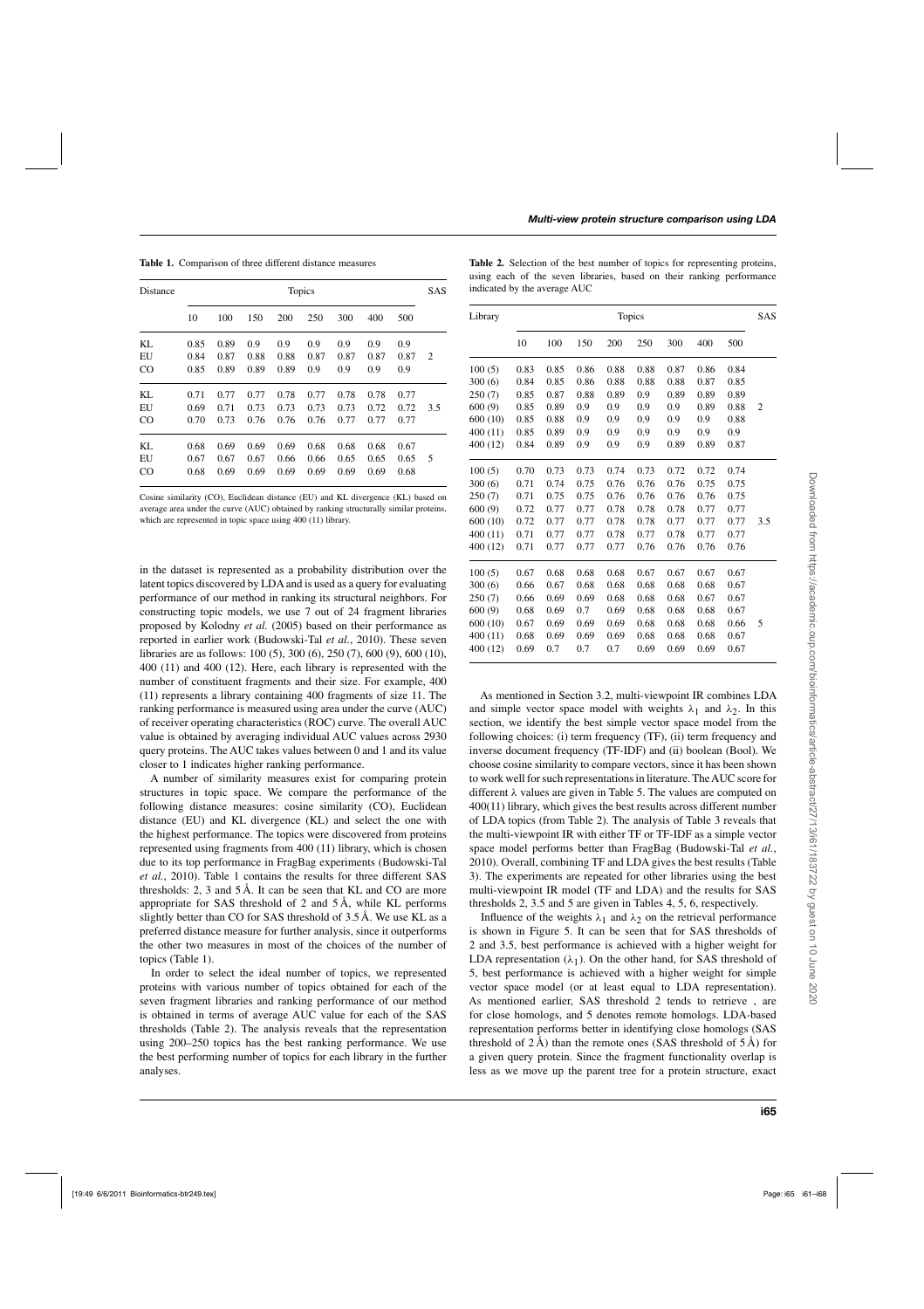$\lambda_1$  SAS = 2 SAS = 3.5 SAS = 5 I II III I II III I II III 0 0.89 0.87 0.8 0.77 0.72 0.64 0.75 0.73 0.68 0.1 0.89 0.87 0.81 0.78 0.73 0.65 0.75 0.73 0.69 0.2 0.9 0.88 0.81 0.78 0.74 0.66 0.75 0.73 0.69 0.3 0.9 0.88 0.82 0.79 0.75 0.67 0.75 0.74 0.7 0.4 0.91 0.89 0.83 0.79 0.76 0.69 0.77 0.74 0.7 0.5 0.91 0.9 0.85 0.8 0.77 0.7 0.75 0.74 0.71 0.6 0.91 0.9 0.86 0.8 0.78 0.72 0.75 0.73 0.71 0.7 0.91 0.9 0.88 0.8 0.78 0.75 0.75 0.73 0.71 0.8 0.91 0.91 0.89 0.8 0.79 0.77 0.74 0.72 0.71 0.9 0.91 0.9 0.9 0.8 0.78 0.77 0.72 0.7 0.7 1 0.9 0.9 0.9 0.78 0.78 0.78 0.68 0.68 0.68

**Table 3.** Comparing the average AUC for various Multi-viewpoint IR methods

The multi-viewpoint models are obtained by combining latent dirichilet allocation topic model (LDA) with weight  $\lambda_1$  and one of the following vector space models (i) term frequency (TF) (I), (ii) term frequency inverse document frequency (TF-IDF) (II) and (iii) boolean (BOOL) (III) with weight  $\lambda_2$ . Since  $\lambda_2 = 1 - \lambda_1$ , we have not mentioned their values explicitly in the table.

**Table 4.** Comparison of models built on different libraries for SAS threshold  $\alpha$ f 2 Å

| $\lambda_1$  | 400(12) | 600(10) | 600(9) | 250(7) | 200(6) | 100(5) |
|--------------|---------|---------|--------|--------|--------|--------|
| $\mathbf{0}$ | 0.88    | 0.88    | 0.88   | 0.87   | 0.85   | 0.86   |
| 0.1          | 0.89    | 0.89    | 0.89   | 0.88   | 0.86   | 0.86   |
| 0.2          | 0.89    | 0.89    | 0.89   | 0.88   | 0.86   | 0.86   |
| 0.3          | 0.9     | 0.9     | 0.9    | 0.88   | 0.86   | 0.86   |
| 0.4          | 0.9     | 0.9     | 0.9    | 0.89   | 0.87   | 0.86   |
| 0.5          | 0.9     | 0.91    | 0.91   | 0.89   | 0.88   | 0.87   |
| 0.6          | 0.91    | 0.91    | 0.91   | 0.89   | 0.88   | 0.87   |
| 0.7          | 0.91    | 0.91    | 0.91   | 0.9    | 0.89   | 0.87   |
| 0.8          | 0.91    | 0.91    | 0.91   | 0.9    | 0.89   | 0.87   |
| 0.9          | 0.9     | 0.91    | 0.91   | 0.9    | 0.89   | 0.87   |
| 1            | 0.89    | 0.9     | 0.9    | 0.89   | 0.88   | 0.87   |

Here each library is denoted as *X*(*Y*), where *X* is the number of fragments in the library, each of length *Y*. The ranking performance of a given multi-viewpoint IR model for a given library is given in terms of AUC. The multi-viewpoint model contains LDA model with weight  $\lambda_1$  and TF vector space model with weight  $1-\lambda_1$ .

match using naive vector space model performs better than LDA representation to identify remote homologs. Motivated by the fact that the best results are spanning different libraries, an ensemble on ranking is attempted. For a given query protein structure, similarity produced by a model, say using library 400 (11), and weights  $\lambda_1 = 0.6$ ,  $\lambda_2 = 0.4$  is treated as an independent hypothesis. Output of each model (combination of libraries and  $\lambda_1$ ,  $\lambda_2$  values) is treated as a hypothesis. The best *k* hypotheses (empirically chosen) are chosen and are combined using *bucket of models* strategy. For example, let  $\sinh(x)$  (*q*,*s<sub>d</sub>*) and  $\sinh(y)$  (*q*,*s<sub>d</sub>*) be the similarity scores between a query protein  $q$  and a protein  $s_d$  in the database as provided by the models X and Y, respectively. Using the bucket of model strategy, the similarity between *q* and  $s_d$  is given by  $sim(q, s_d)$  $=$  max( $\sinh_X(q, s_d)$ ,  $\sinY(q, s_d)$ ) This is referred to as a *Combined Model*. We tested it by combining three best models across SAS

**Table 5.** Comparison of models built on different libraries for SAS threshold of 3.5 Å

| $\lambda_1$  | 400 (12) | 600 (10) | 600(9) | 250(7) | 200(6) | 100(5) |
|--------------|----------|----------|--------|--------|--------|--------|
| $\mathbf{0}$ | 0.76     | 0.76     | 0.76   | 0.74   | 0.69   | 0.72   |
| 0.1          | 0.77     | 0.77     | 0.77   | 0.75   | 0.7    | 0.72   |
| 0.2          | 0.78     | 0.77     | 0.77   | 0.75   | 0.71   | 0.72   |
| 0.3          | 0.78     | 0.78     | 0.78   | 0.76   | 0.72   | 0.73   |
| 0.4          | 0.79     | 0.78     | 0.79   | 0.76   | 0.73   | 0.73   |
| 0.5          | 0.79     | 0.79     | 0.79   | 0.76   | 0.74   | 0.73   |
| 0.6          | 0.79     | 0.8      | 0.8    | 0.77   | 0.75   | 0.74   |
| 0.7          | 0.8      | 0.8      | 0.8    | 0.77   | 0.75   | 0.74   |
| 0.8          | 0.8      | 0.8      | 0.8    | 0.78   | 0.76   | 0.74   |
| 0.9          | 0.79     | 0.79     | 0.8    | 0.77   | 0.76   | 0.75   |
| 1            | 0.77     | 0.77     | 0.78   | 0.76   | 0.76   | 0.74   |

Here each library is denoted as  $X(Y)$ , where  $X$  is the number of fragments in the library, each of length *Y*. The ranking performance of a given multi-viewpoint IR model for a given library is given in terms of AUC. The multi-viewpoint model contains LDA model with weight  $\lambda_1$  and TF vector space model with weight  $1-\lambda_1$ .

**Table 6.** Comparison of models built on different libraries for SAS threshold of 5 Å

| $\lambda_1$  | 400 (12) | 600 (10) | 600(9) | 250(7) | 200(6) | 100(5) |
|--------------|----------|----------|--------|--------|--------|--------|
| $\mathbf{0}$ | 0.76     | 0.75     | 0.75   | 0.75   | 0.71   | 0.73   |
| 0.1          | 0.76     | 0.75     | 0.75   | 0.75   | 0.72   | 0.73   |
| 0.2          | 0.76     | 0.75     | 0.75   | 0.75   | 0.72   | 0.73   |
| 0.3          | 0.76     | 0.76     | 0.76   | 0.76   | 0.72   | 0.73   |
| 0.4          | 0.76     | 0.76     | 0.76   | 0.76   | 0.73   | 0.73   |
| 0.5          | 0.76     | 0.76     | 0.76   | 0.76   | 0.73   | 0.73   |
| 0.6          | 0.76     | 0.76     | 0.76   | 0.76   | 0.72   | 0.73   |
| 0.7          | 0.76     | 0.75     | 0.75   | 0.75   | 0.72   | 0.72   |
| 0.8          | 0.75     | 0.74     | 0.74   | 0.74   | 0.71   | 0.72   |
| 0.9          | 0.73     | 0.73     | 0.73   | 0.73   | 0.7    | 0.71   |
| 1            | 0.69     | 0.69     | 0.69   | 0.69   | 0.68   | 0.68   |
|              |          |          |        |        |        |        |

Here each library is denoted as  $X(Y)$ , where  $X$  is the number of fragments in the library, each of length *Y*. The ranking performance of a given multi-viewpoint IR model for a given library is given in terms of AUC. The multi-viewpoint model contains LDA model with weight  $\lambda_1$  and TF vector space model with weight  $1-\lambda_1$ .

thresholds. The best models are 600 (9) with weights (0.8, 0.2) for  $SAS = 2$ ; 400 (11) with weights (0.7, 0.3) for  $SAS = 3.5$ ; 400 (11) with weights (0.4, 0.6) for SAS = 5. Results for the *Combined Model* is given in Table 9.

In order to show the effectiveness of LDA-based representation over BoW representation (Budowski-Tal *et al.*, 2010), we compare their performance on classification and clustering tasks. It can be seen that LDA representation performs better than the BoW for both the tasks, in terms of time taken and standard measures for the tasks. Table 7 has the comparison results for classification at C level classes in CATH hierarchy (4 classes). Since the dataset chosen is sparse at other levels of CATH hierarchy (has <10 members for most classes at A, T, H levels), we perform classification only at C level. Radial Basis Function network (RBF) and Naive Bayesian (NB) classifiers are used for the comparison. Results are compared in terms of root mean squared error (RMSE), ROC and accuracy. The values are obtained by averaging results across 10-fold cross validation. Table 8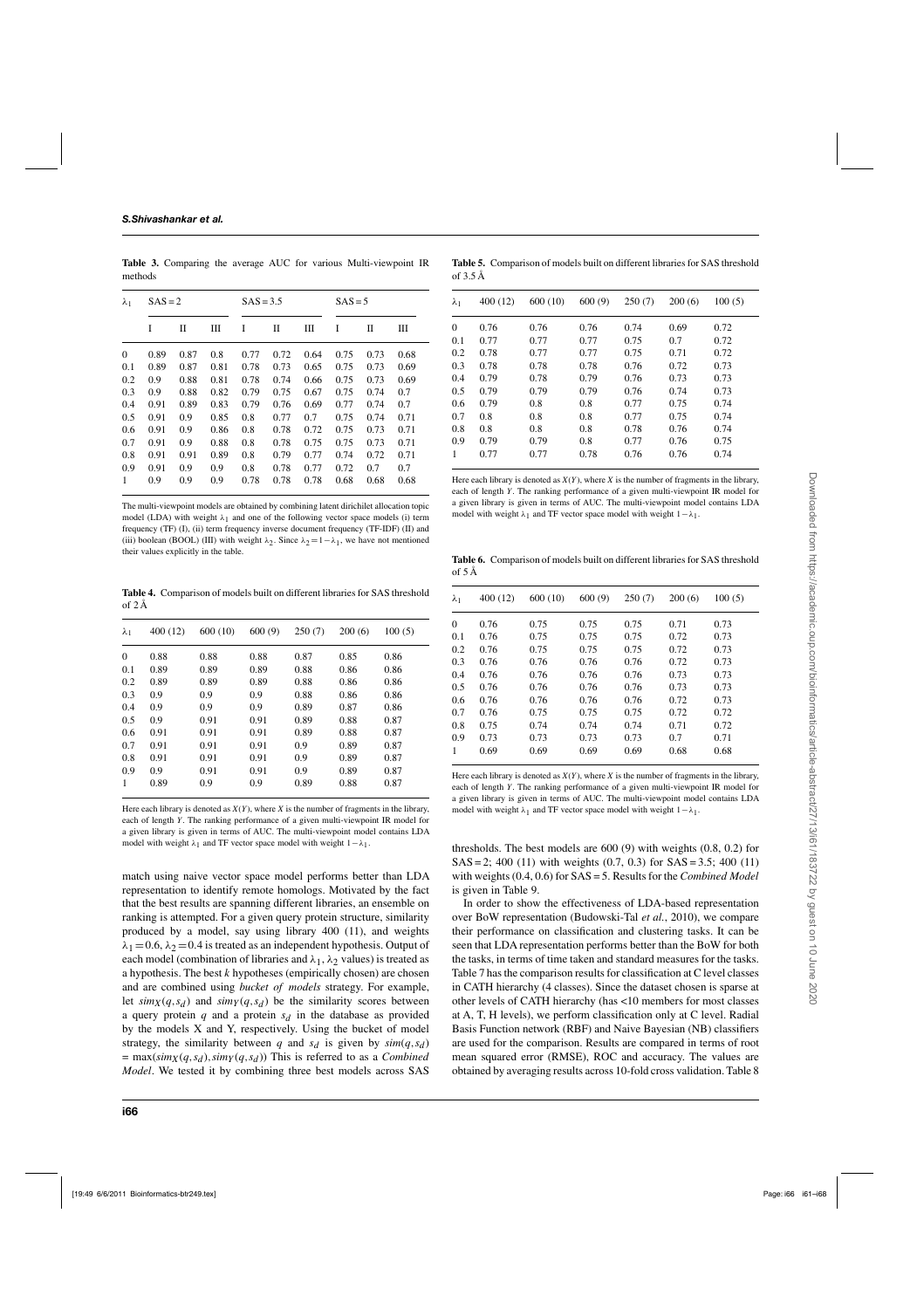AUC plot for Multi-Viewpoint IR model using 400(11) library



**Fig. 5.** Impact of weights,  $\lambda_1$  and  $\lambda_2$ , in multi-viewpoint-based IR model. The models are constructed by combining LDA-based topic model with weight  $\lambda_1$  and term frequency (TF) vector space model with weight  $\lambda_2$ .

**Table 7.** Performance of BoW and LDA representations while classifying proteins at class (C) level of CATH classification

|                  | <b>BoW</b>   | LDA.         | <b>BoW</b>  | LDA           | <b>BoW</b>   | LDA          | <b>BoW</b>   | LDA.        |
|------------------|--------------|--------------|-------------|---------------|--------------|--------------|--------------|-------------|
|                  | <b>RMSE</b>  |              | ROC.        |               | Accuracy     |              | Time (sec)   |             |
| <b>RBF</b><br>NB | 0.25<br>0.33 | 0.23<br>0.31 | 0.93<br>0.9 | 0.95<br>0.922 | 83.9<br>78.6 | 85.7<br>80.6 | 6.84<br>0.58 | 2.5<br>0.19 |

**Table 8.** Performance of BoW and LDA for protein structure clustering task

|                | <b>BoW</b> | <b>LDA</b> |
|----------------|------------|------------|
| K              | <b>SSE</b> |            |
| $\overline{4}$ | 8556.336   | 3371.61    |
| 10             | 8531.03    | 3417.21    |
| 20             | 8154.35    | 3348.29    |
| 50             | 7872.79    | 3093.44    |
| 100            | 7455.93    | 2880.1     |

contains comparative results in terms of SSE (sum of squared error) for K Means algorithm using both BoW and LDA representations.

The performance of LDA representation and retrieval based on asymmetric KL and multi-viewpoint retrieval using TF and LDA (multiview model I) are compared against naive vector space model with cosine similarity on the chosen seven libraries. For multiviewpoint-based retrieval, the best weight combination of  $(\lambda_1)$  and  $\lambda_2$ ) for each library is chosen for the plot. The results are shown in Figures 6, 7, 8 for SAS threshold of 2, 3.5 and 5 Å respectively. Table 9 gives overall ranking of structural and filter methods, which includes the relative positioning of proposed techniques (Kosloff and Kolodny, 2008). It is clear that our method outperforms all the filterand-match methods. We perform a paired *t*-test and paired sign test with AUC values of each query obtained using proposed models and



**Fig. 6.** Comparison of the average AUC at SAS threshold of 2.0 Å, across libraries, obtained using TF, LDA and multiview model using the best weights from Table 3.



**Fig. 7.** Comparison of the average AUC at SAS threshold of 3.5 Å, across libraries, obtained using TF, LDA and multiview model using the best weights from Table 4.



**Fig. 8.** Comparison of the average AUC at SAS threshold of 5.0 Å, across libraries, obtained using TF, LDA and multiview model using the best weights from Table 5.

baseline state-of-the-art filter-and-match method (FragBag). Based on the statistical test, our results are significantly better than the stateof-the-art at 1% significance level. Our results are very competitive even with state-of-the-art structure comparison methods operating at the level of complete 3D representation. It must be noted that our method is much faster than these methods.

# **5 CONCLUSION**

We proposed a novel framework for representation and comparison of protein structures. We demonstrated that our method outperforms most of the existing filter-and-match methods. Our results are very competitive even with the state-of-the-art structure comparison methods operating at the level of complete 3D representation. Moreover, our method is much faster than these methods. Kolodny